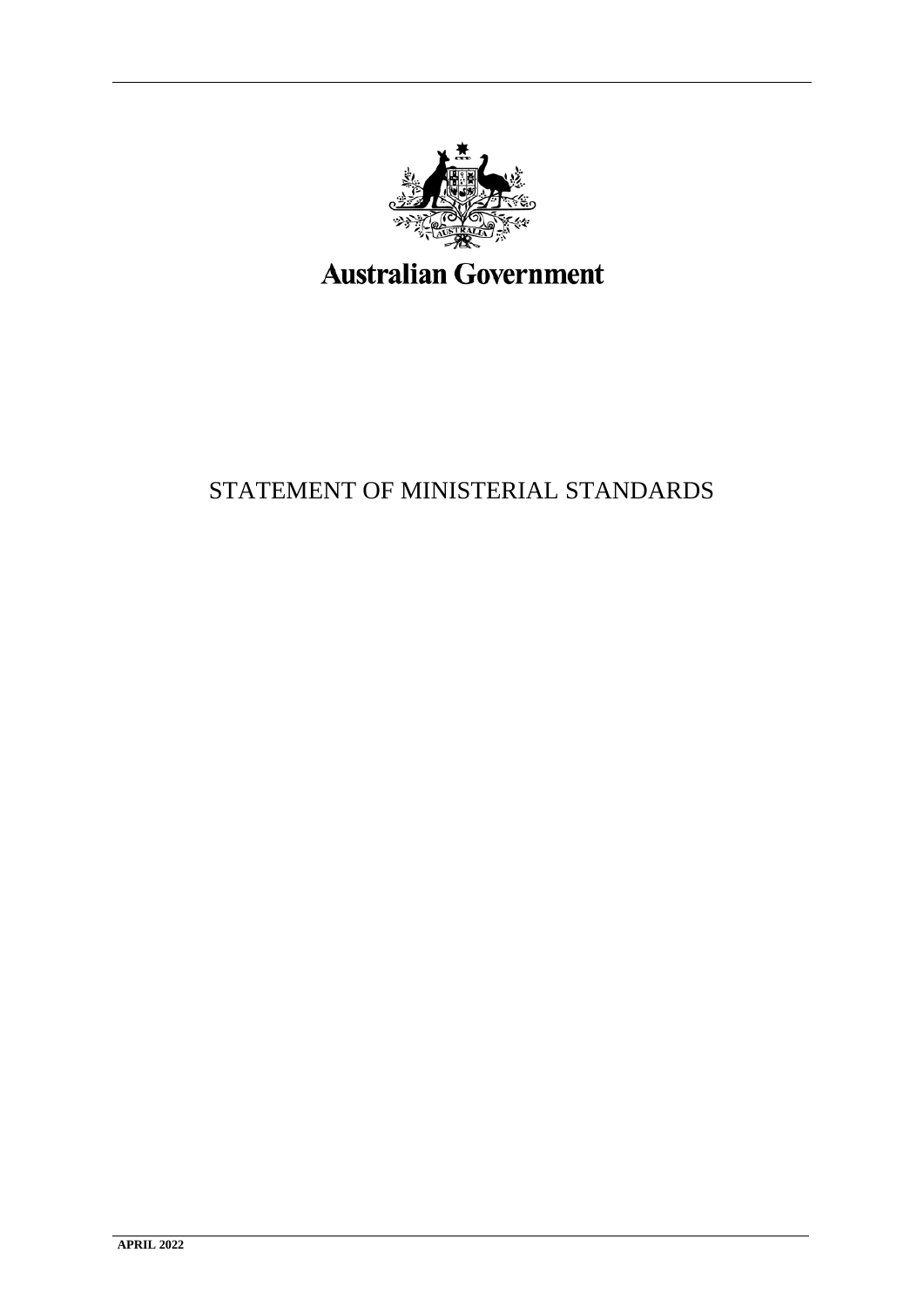## <span id="page-1-0"></span>**Contents**

|                                    |                               | Page No        |
|------------------------------------|-------------------------------|----------------|
| STATEMENT OF MINISTERIAL STANDARDS |                               | 1              |
| <b>Contents</b>                    |                               | $\overline{2}$ |
| <b>FOREWORD</b>                    |                               | 3              |
| STATEMENT OF MINISTERIAL STANDARDS |                               | 4              |
| 1.                                 | Principles                    | $\overline{4}$ |
| 2.                                 | <b>Integrity</b>              | 5              |
| Directorships etc.                 |                               | 5              |
| Shareholdings                      |                               | 6              |
| Family members                     |                               | $\overline{7}$ |
| Other forms of employment          |                               | 7              |
| Gifts                              |                               | $\overline{7}$ |
| Responsibilities as employer       |                               | 8              |
|                                    | Post-ministerial employment   | 8              |
| 3.                                 | <b>Fairness</b>               | 9              |
| 4.                                 | Accountability                | 9              |
| 5.                                 | <b>Responsibility</b>         | 9              |
| 6.                                 | <b>The Public Interest</b>    | 10             |
| 7.                                 | Implementation                | 10             |
| 8.                                 | <b>Contact with Lobbyists</b> | 10             |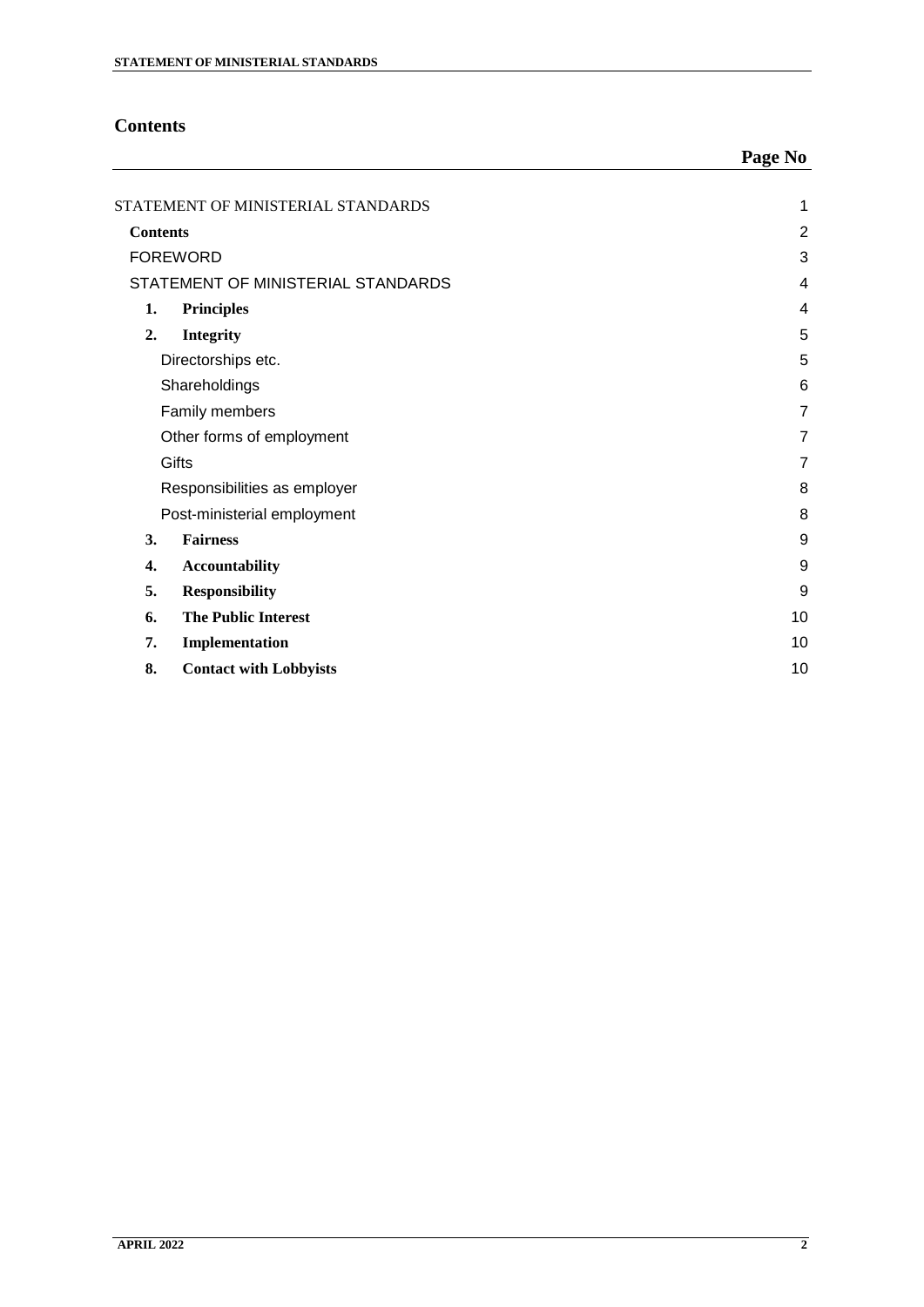## <span id="page-2-0"></span>FOREWORD

The Australian people deserve a Government that will act with integrity and in the best interests of the people they serve.

Serving the Australian people as Ministers and Assistant Ministers is an honour and comes with expectations to act at all times to the highest possible standards of probity.

All Ministers and Assistant Ministers are expected to conduct themselves in line with standards established in this Statement in order to maintain the trust of the Australian people.

All parliamentarians are required to disclose private interests to the parliament. Given the additional powers of Ministers and Assistant Ministers, I expect them to provide me with additional information about their private interests to ensure there are no conflicts with their roles as ministers.

This Statement is principles based and is not a complete list of rules. I expect all ministers in the Australian Government to live up to the high standards expected of them by the Australian people at all times.

SCOTT MORRISON Prime Minister

8 April 2022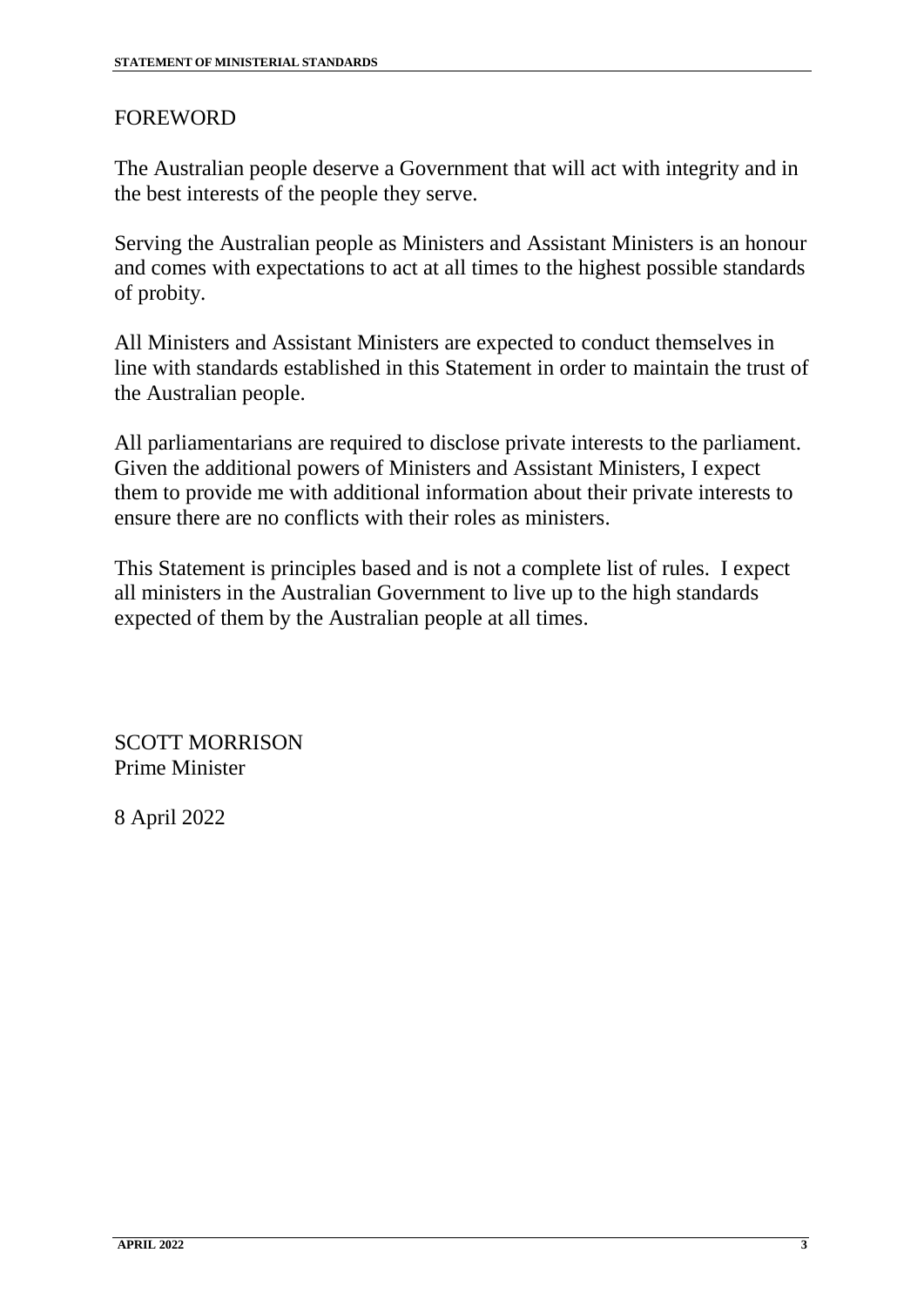# <span id="page-3-0"></span>STATEMENT OF MINISTERIAL STANDARDS

(All references to Ministers should be read as including Assistant Ministers)

#### <span id="page-3-1"></span>**1. Principles**

- 1.1. The ethical standards required of Ministers in Australia's system of government reflect the fact that, as holders of public office, Ministers are entrusted with considerable privilege and wide discretionary power.
- 1.2. In recognition that public office is a public trust, therefore, the people of Australia are entitled to expect that, as a matter of principle, Ministers will act with due regard for integrity, fairness, accountability, responsibility, and the public interest, as required by these Standards.
- 1.3. In particular, in carrying out their duties:
	- (i) Ministers must ensure that they act with integrity that is, through the lawful and disinterested exercise of the statutory and other powers available to their office, appropriate use of the resources available to their office for public purposes, in a manner which is appropriate to the responsibilities of the Minister.
	- (ii) Ministers must observe fairness in making official decisions that is, to act honestly and reasonably, with consultation as appropriate to the matter at issue, taking proper account of the merits of the matter, and giving due consideration to the rights and interests of the persons involved, and the interests of Australia.
	- (iii) Ministers must accept accountability for the exercise of the powers and functions of their office – that is, to ensure that their conduct, representations and decisions as Ministers, and the conduct, representations and decisions of those who act as their delegates or on their behalf – are open to public scrutiny and explanation.
	- (iv) Ministers must accept the full implications of the principle of ministerial responsibility. They will be required to answer for the consequences of their decisions and actions – that is, they must ensure that:
		- their conduct in office is, in fact and in appearance, in accordance with these Standards;
		- they promote the observance of these Standards by leadership and example in the public bodies for which they are responsible; and
		- their conduct in a private capacity upholds the laws of Australia, and demonstrates appropriately high standards of personal integrity.
- 1.4. When taking decisions in or in connection with their official capacity, Ministers must do so in terms of advancing the public interest – that is, based on their best judgment of what will advance the common good of the people of Australia.
- 1.5. Ministers are expected to undertake whatever actions may be considered by the Prime Minister to be reasonable in these circumstances to meet the general obligations set out above, including the following specific requirements and procedures.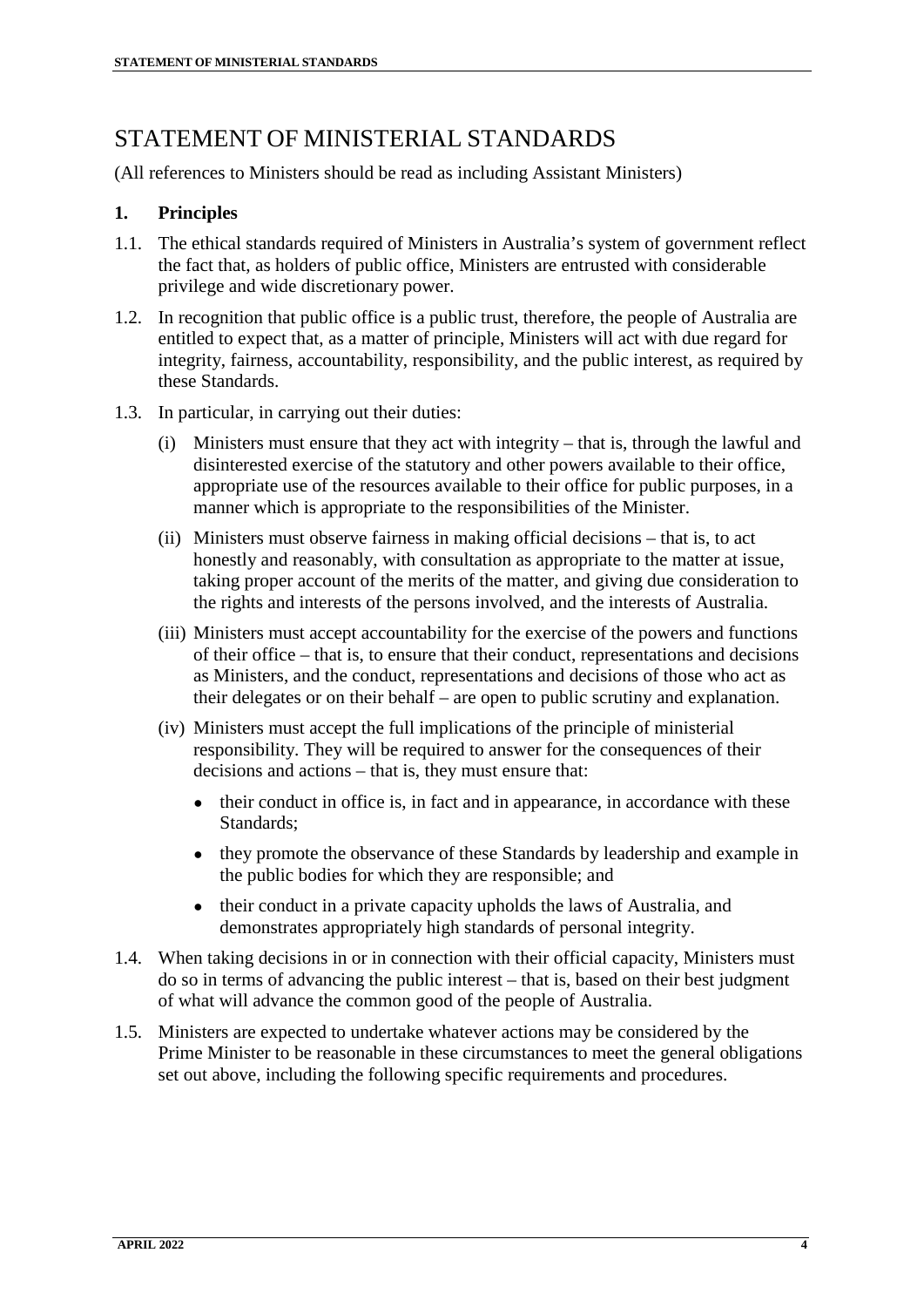#### <span id="page-4-0"></span>**2. Integrity**

- 2.1. Along with the privilege of serving as a Minister, there is some personal sacrifice in terms of the time and energy that must be devoted to official duties and some loss of privacy. Although their public lives encroach upon their private lives, it is critical that Ministers do not use public office for private purposes. In particular, Ministers must not use any information that they gain in the course of their official duties, including in the course of Cabinet discussions, for personal gain or the benefit of any other person.
- 2.2. Ministers must declare and register their personal interests, including but not limited to pecuniary interests, as required by the Parliament from time to time. Ministers must also comply with any additional requirements for declarations of interests to the Prime Minister as may be determined by the Prime Minister, and notify the Prime Minister of any significant change in their private interests within 28 days of its occurrence.
- 2.3. Failure to declare or register a relevant and substantive personal interest as required by the Parliament constitutes a breach of these Standards.

#### <span id="page-4-1"></span>*Directorships etc.*

2.4. Except with the express approval of the Prime Minister, Ministers will resign or decline directorships of public or private companies and businesses on taking up office as a Minister. Approval to retain a directorship of a private company or business will be granted only if the Prime Minister is satisfied, on the advice of the Secretary of the Department of the Prime Minister and Cabinet, that no conflict of interest is likely to arise.

Example – retention of a directorship in a private company holding a family farm.

- 2.5. Where the Minister is the Director of a private company and the assets of the private company are beneficially owned (in whole or in part) by the Minister then the Directorship will not be considered to constitute a conflict of interest where, were the assets to be owned directly by the Minister, that fact would not constitute a conflict of interest.
- 2.6. If the Prime Minister has approved a Minister remaining as a director of a company and the enterprise subsequently begins to operate in an area potentially affected by decisions which are likely to be made by the Minister, it is the responsibility of the Minister concerned to declare any conflict of interests involved, and to resolve the matter immediately to the satisfaction of the Prime Minister on the advice of the Secretary of the Department of the Prime Minister and Cabinet.
- 2.7. Where a situation arises of the kind referred to in paragraph 2.6, the Minister shall make appropriate arrangements to ensure that any conflict of interest is avoided. Those arrangements may include:
	- (i) referral of the decision-making responsibility to the senior Minister or a Minister nominated by the Prime Minister;
	- (ii) divestment or resignation of the directorship; or
	- (iii) such other arrangement which to the satisfaction of the Prime Minister, on the advice of the Secretary of the Department of the Prime Minister and Cabinet, avoids the possibility of a conflict of interest.
- 2.8. Ministers will not provide advice or assistance to any enterprise otherwise than in a disinterested manner as may be required in their official capacity as a Minister. If a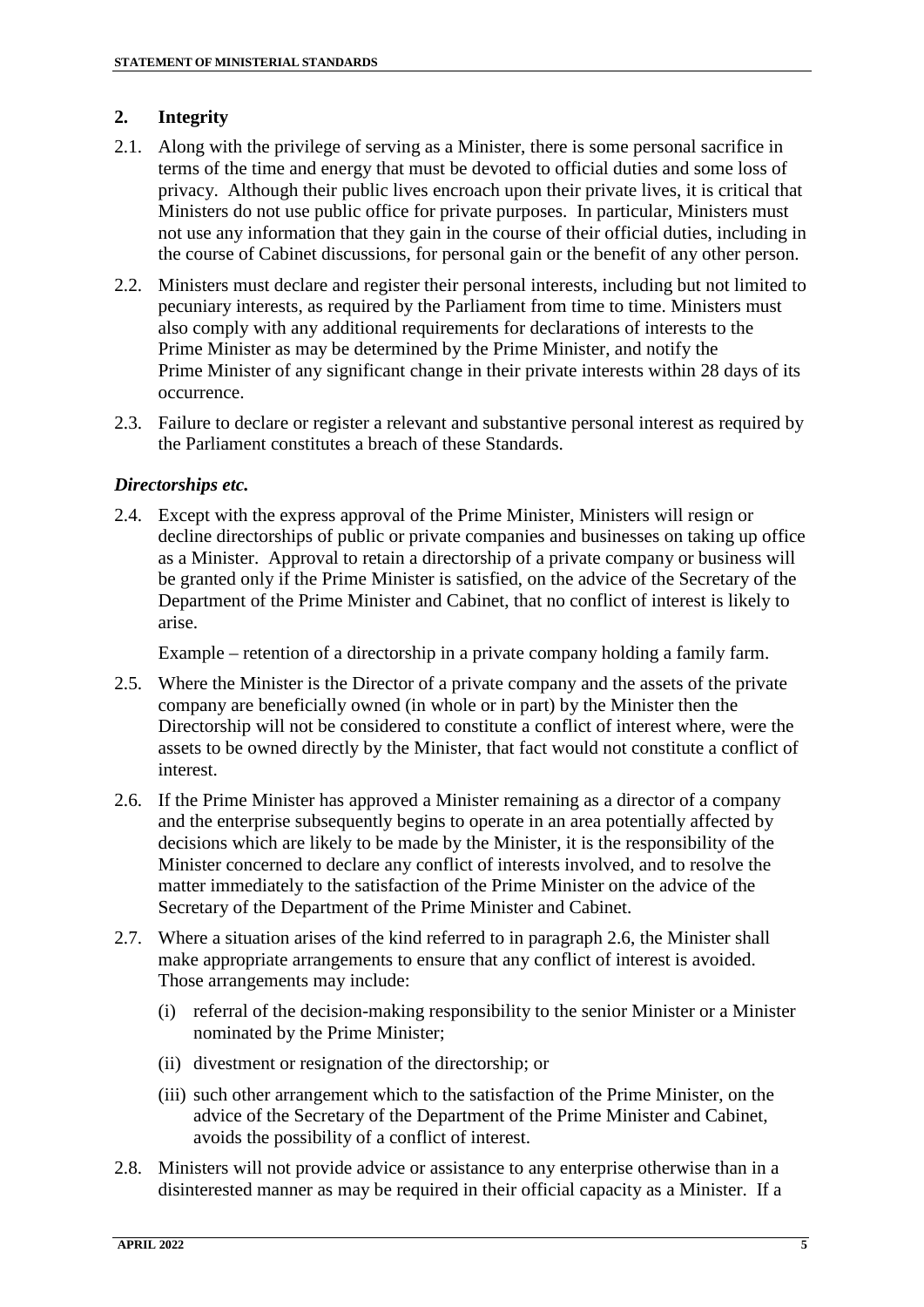Minister has in the past had a personal association with a company or business and is required to make a decision that affects that enterprise alone or only a small number of enterprises of which that enterprise is one, the Minister should pass responsibility for the decision to either the senior Minister in the portfolio or a Minister nominated by the Prime Minister.

- 2.9. Ministers must bear in mind that their private interests can give rise to perceptions of conflicts of interests that might contaminate not just their own decisions but also the decisions of the Cabinet to which they are a party. Ministers must therefore ensure that they declare any private interests held by them or members of their families which give rise to, or are likely to give rise to, a conflict with their public duties.
- 2.10. Ministers must, in relation to the matters under discussion in Cabinet or a committee of the Cabinet, declare any private interests, pecuniary or non-pecuniary, held by them or members of their immediate family of which they are aware, which give rise to, or are likely to give rise to, a conflict with their public duties. Further information about the management of conflicts of interest in the context of Cabinet discussions is contained in the Cabinet Handbook.

#### <span id="page-5-0"></span>*Shareholdings*

- 2.11. In recognition of the responsibilities that Ministers bear, these Standards require that Ministers make arrangements to avoid conflicts of interests arising from their investments.
- 2.12. Where the Minister is a shareholder of a private company and the assets of the private company are beneficially owned (in whole or in part) by the Minister then the shareholding will not be considered to constitute a conflict of interest where, were the assets to be owned directly by the Minister, that fact would not constitute a conflict of interest. Ministers may hold public superannuation funds or publicly listed managed funds or trust arrangements where:
	- (i) the investments are broadly diversified and the Minister has no influence over investment decisions of the fund or trust; and
	- (ii) the fund or trust does not invest to any significant extent in a business sector that could give rise to a conflict of interest with the Minister's public duty.
- 2.13. If an enterprise in which a Minister has a shareholding (see paragraph 2.12 above) subsequently begins to operate in an area potentially affected by decisions which are likely to be made by the Minister it is the responsibility of the Minister concerned to declare any conflict of interests involved and to resolve the matter immediately to the satisfaction of the Prime Minister on the advice of the Secretary of the Department of the Prime Minister and Cabinet.
- 2.14. Where a situation arises of the kind referred to in paragraph 2.13, the Minister shall make appropriate arrangements to ensure that any conflict of interest is avoided. Those arrangements may include:
	- (i) referral of the decision making responsibility is passed to the senior Minister or a Minister nominated by the Prime Minister;
	- (ii) divestment of the shareholding;
	- (iii) establishment of a Blind Trust; or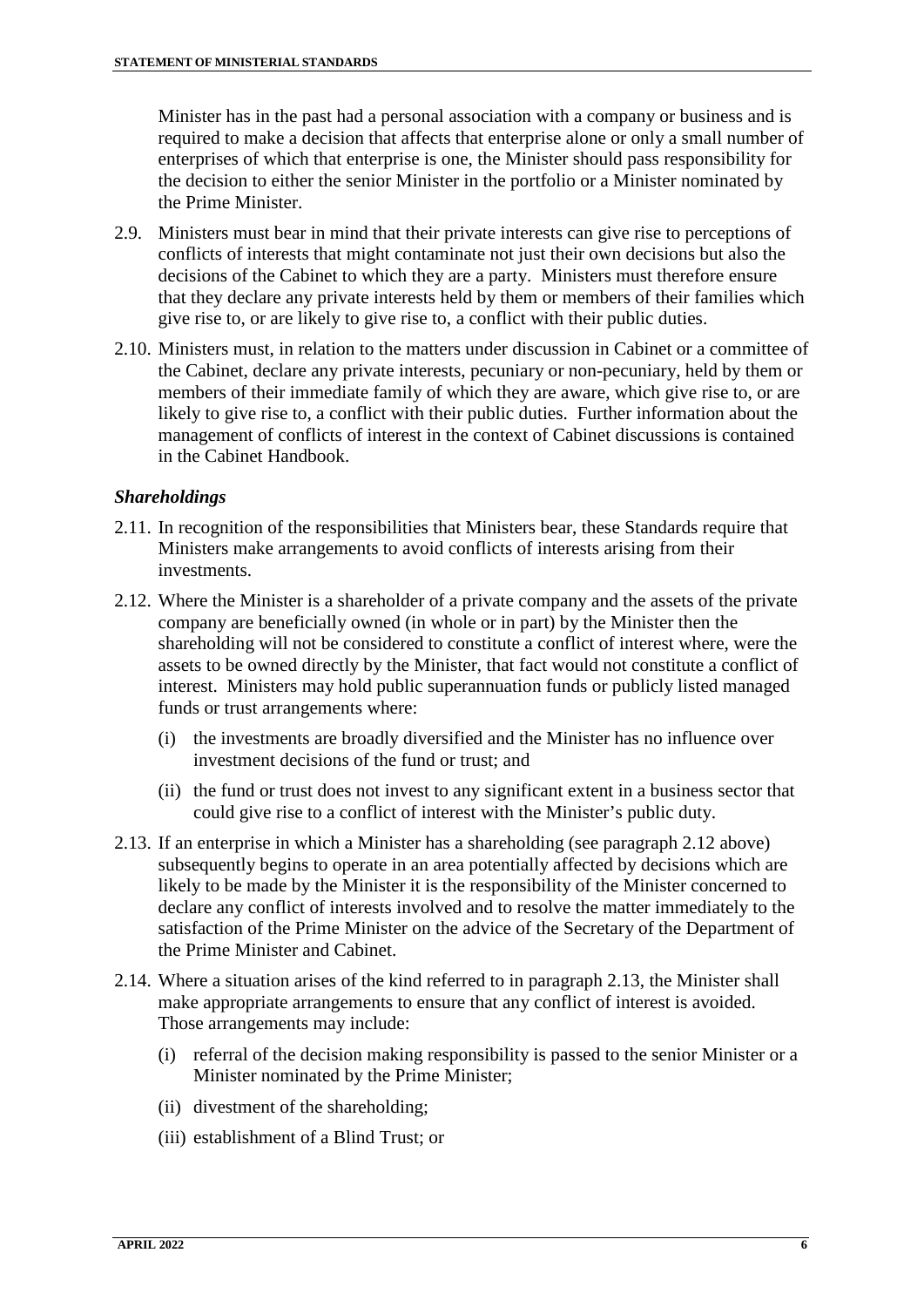- (iv) such other arrangement which to the satisfaction of the Prime Minister, on the advice of the Secretary of the Department of the Prime Minister and Cabinet, avoids the possibility of a conflict of interest.
- 2.15. For the purposes of paragraph 2.14 a Blind Trust will require appropriate legal and accounting certification. In cases where a reasonable apprehension of a conflict of interest arises based on the initial composition of the assets held by the trust, a Minister must:
	- (i) declare any interests to the Cabinet and to the Prime Minister as necessary; and
	- (ii) absent themselves from Cabinet consideration or make arrangements for decisionmaking to be passed to another Minister selected by the Prime Minister.
- 2.16. If, for instance, a Minister is required by these Standards to dispose of an interest, the simple transfer of the interest to a family member via a nominee or private trust under their control is not an acceptable form of divestment.

#### <span id="page-6-0"></span>*Family members*

- 2.17. Ministers must have regard to the pecuniary and other private interests of members of their immediate families, to the extent known to them, as well as their own interests, in considering whether a conflict or apparent conflict between private interests and official duty arises.
- 2.18. Ministers should encourage family members to dispose of, or not to invest in, shares in companies which operate in their area of responsibility. Where a Minister is aware of the nature of investments of family members from which they derive a beneficial interest and which might give rise to a perception of a conflict of interests, those interests should be structured so that the Minister exercises no control over the investment.

#### <span id="page-6-1"></span>*Other forms of employment*

- 2.19. Ministers are required to withdraw from any professional practice or the day to day management of any business. They may not receive any significant income other than as provided for by these Standards, or from personal exertion other than as a Minister and Member of Parliament. This does not preclude for example receipt of income such as royalties in respect of activities undertaken before assuming ministerial office or as set out elsewhere in these Standards, which should be declared in accordance with the requirements of the Parliament and the additional requirements of the Prime Minister.
- 2.20. A Minister shall not act as a consultant or adviser to any company, business, or other interests, whether paid or unpaid, or provide assistance to any such body, except as may be appropriate in their official capacity as Minister (this requirement does not apply where a Minister has the Prime Minister's permission to continue an interest in a family business – see paragraph 2.4 above).

#### <span id="page-6-2"></span>*Gifts*

2.21. Ministers are required to exercise the functions of their public office unaffected by considerations of personal advantage or disadvantage. Ministers, in their official capacity, may therefore accept customary official gifts, hospitality, tokens of appreciation, and similar formal gestures in accordance with the relevant guidelines, but must not seek or encourage any form of gift in their personal capacity. Ministers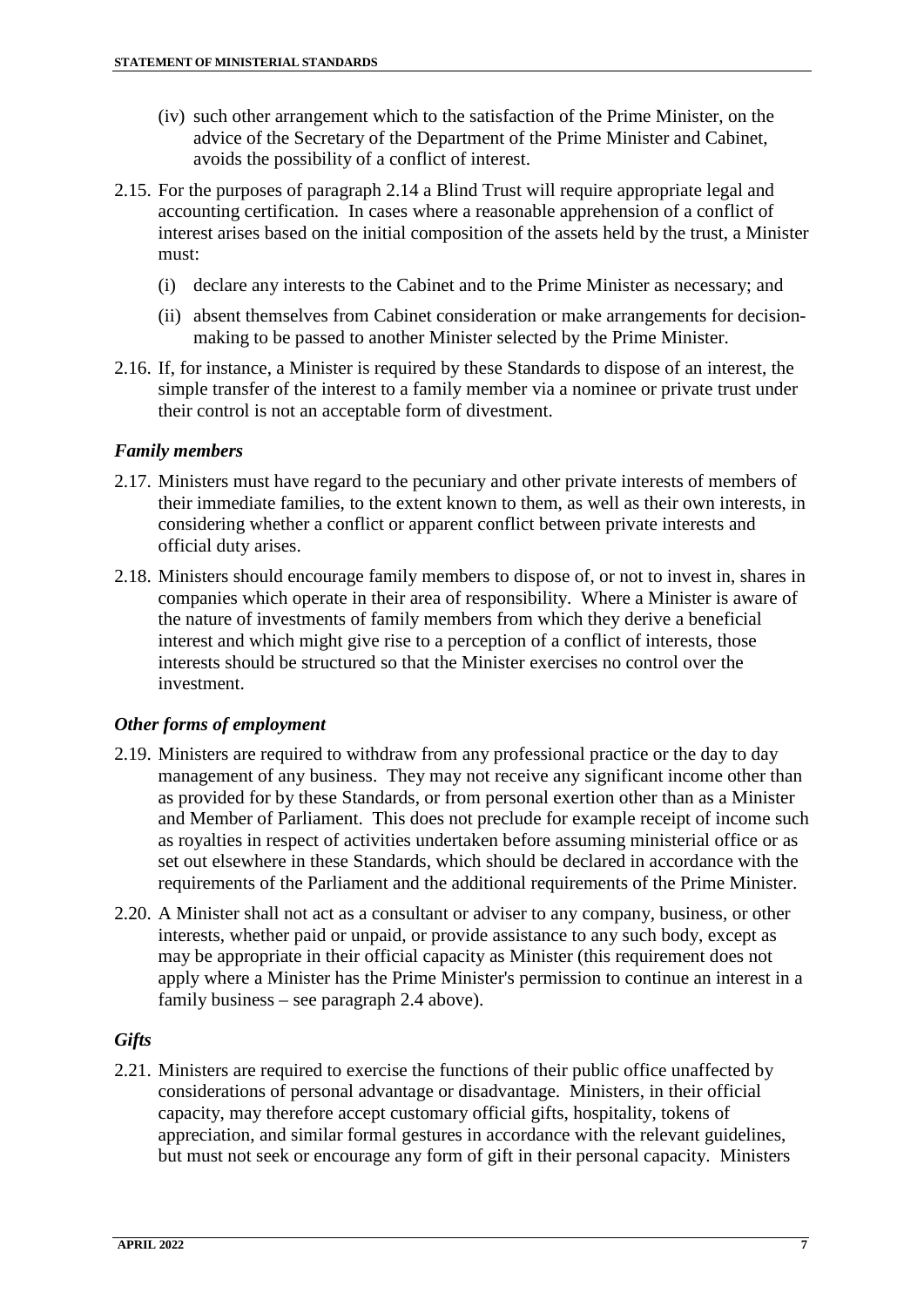must also comply with the requirements of the Parliament and the Prime Minister relating to the declaration of gifts.

2.22. Ministers must not seek or accept any kind of benefit or other valuable consideration either for themselves or for others in connection with performing or not performing any element of their official duties as a Minister. Ministers shall ensure that they do not come under any financial or other obligation to individuals or organisations to the extent that they may appear to be influenced improperly in the performance of their official duties as Minister.

#### <span id="page-7-0"></span>*Responsibilities as employer*

- 2.23. As employers of staff, Ministers have obligations to comply with all applicable Australian laws. Importantly, this includes understanding workplace health and safety duties and the steps to take to satisfy those duties, under the *Work Health and Safety Act 2011* and other workplace laws.
- 2.24. Ministers must ensure that their staff are aware of and comply with the *Statement of Standards for Ministerial Staff*.
- 2.25. Ministers are expected to cooperate with the independent Parliamentary Workplace Support Service (PWSS), and conduct themselves consistent with any resolutions relating to the PWSS that may be passed by the Parliament from time to time.
- 2.26. As articulated in *Set the Standard: Report on the Independent Review into Commonwealth Parliamentary Workplaces (2021),* by Sex Discrimination Commissioner Kate Jenkins, Ministers and their staff have duties to take reasonable care that their actions do not adversely affect their own health and safety while at work, and the health and safety of others. Ministers must clearly articulate to their staff that behaviour subject to review by the PWSS is unacceptable. This includes assault, sexual assault, harassment, sexual harassment, and bullying.
- 2.27. Where a Minister becomes the direct subject of a complaint of a serious incident by the PWSS, and the PWSS upholds such a complaint, that finding will constitute a breach of these Standards.
- 2.28. Ministers, and their staff, are required to undertake mandatory training on safe and respectful workplaces. In addition to any reporting requirements of the Parliament, Ministers will be required to confirm to the Prime Minister that they and their staff have completed any required training.
- 2.29. Ministers' close relatives and partners are not to be appointed to positions in their ministerial or electorate offices, and must not be employed in the offices of other members of the Executive Government without the Prime Minister's express approval. A close relative or partner of a Minister is not to be appointed to any position in an agency in the Minister's own portfolio if the appointment is subject to the agreement of the Minister or Cabinet.
- 2.30. Ministers must not engage in sexual relations with their staff. Doing so will constitute a breach of these Standards.

#### <span id="page-7-1"></span>*Post-ministerial employment*

2.31. Ministers are required to undertake that, for an eighteen month period after ceasing to be a Minister, they will not lobby, advocate or have business meetings with members of the government, parliament, public service or defence force on any matters on which they have had official dealings as Minister in their last eighteen months in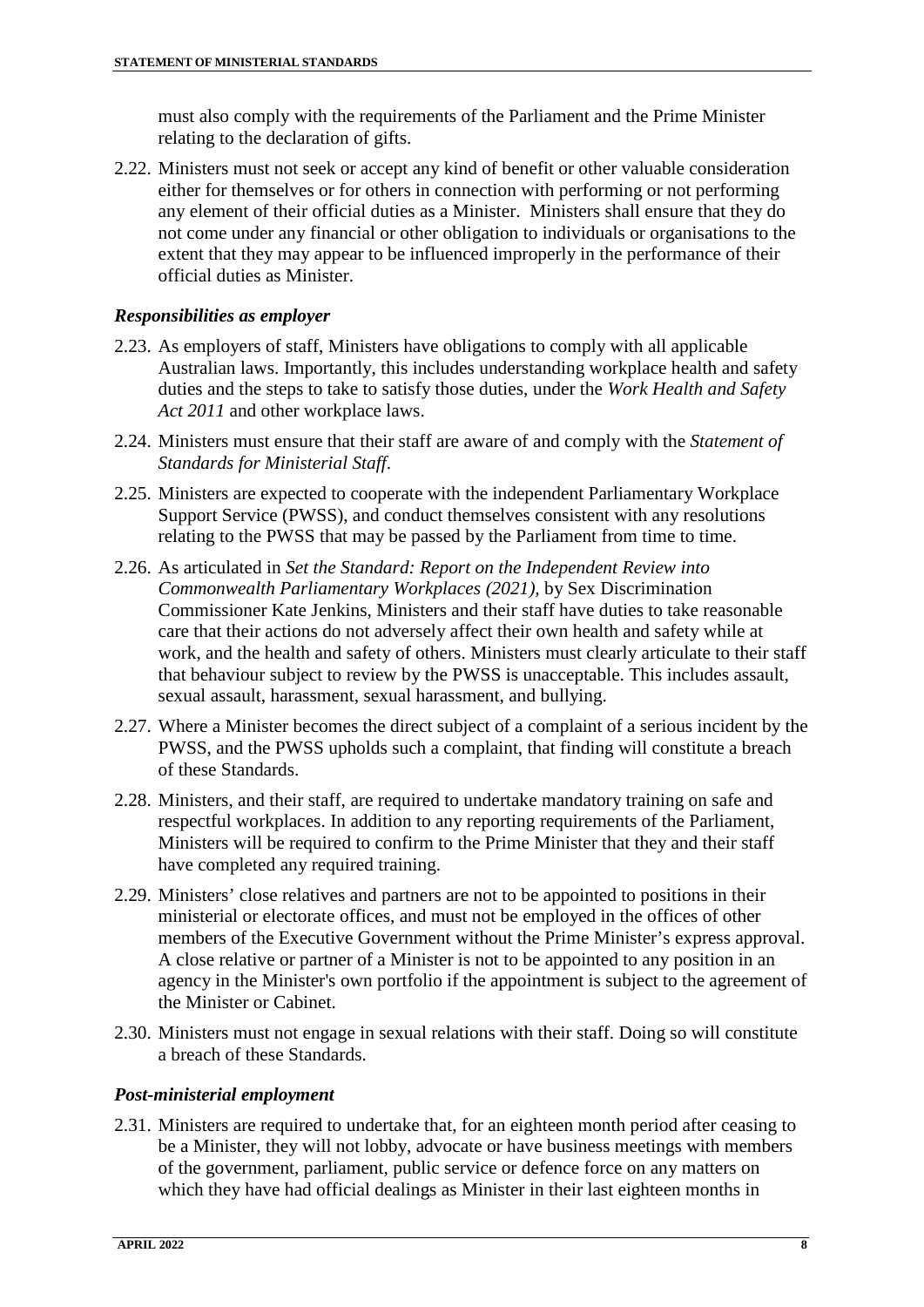office. Ministers are also required to undertake that, on leaving office, they will not take personal advantage of information to which they have had access as a Minister, where that information is not generally available to the public.

2.32. Ministers shall ensure that their personal conduct is consistent with the dignity, reputation and integrity of the Parliament.

#### <span id="page-8-0"></span>**3. Fairness**

- 3.1. Ministers must be able to demonstrate that they have taken all reasonable steps to observe relevant standards of procedural fairness and good decision making applicable to decisions made by them in their official capacity.
- 3.2. In particular, Ministers are required to ensure that official decisions made by them as Ministers are unaffected by bias or irrelevant consideration, such as considerations of private advantage or disadvantage.

#### <span id="page-8-1"></span>**4. Accountability**

- 4.1. Ministers and their staff are provided with resources and facilities at public expense for the effective conduct of public business. Such resources are not to be subject to wasteful or extravagant use, and due economy is to be observed at all times. In particular, Ministers must be scrupulous in ensuring the legitimacy and accuracy of any claim for entitlement to ministerial, parliamentary or travel allowance.
- 4.2. Ministers must comply with the relevant guidelines for the use of official residences The Lodge and Kirribilli House. Ministers will not authorise or participate in any electoral fundraising activities at any official residences.
- 4.3. Additionally, Ministers are to regard the skills and abilities of public servants as a public resource, and are expected to ensure that public servants are deployed only for appropriate public purposes. The political and other personal interests of career public servants are to be disregarded unless such interests pose a conflict of interest or give rise to a breach of established conventions of public service neutrality.
- 4.4. Ministers are required to provide an honest and comprehensive account of their exercise of public office, and of the activities of the agencies within their portfolios, in response to any reasonable and *bona fide* enquiry by a member of the Parliament or a Parliamentary Committee.

#### <span id="page-8-2"></span>**5. Responsibility**

- 5.1. Ministers are expected to be honest in the conduct of public office and take all reasonable steps to ensure that they do not mislead the public or the Parliament. It is a Minister's personal responsibility to ensure that any error or misconception in relation to such a matter is corrected or clarified, as soon as practicable and in a manner appropriate to the issues and interests involved.
- 5.2. Ministers must not encourage or induce other public officials, including public servants, by their decisions, directions or conduct in office to breach the law, or to fail to comply with the relevant code of ethical conduct applicable to them in their official capacity. Ministers are also expected to ensure that reasonable measures are put in place in the areas of their responsibility to discourage or prevent corrupt conduct by officials.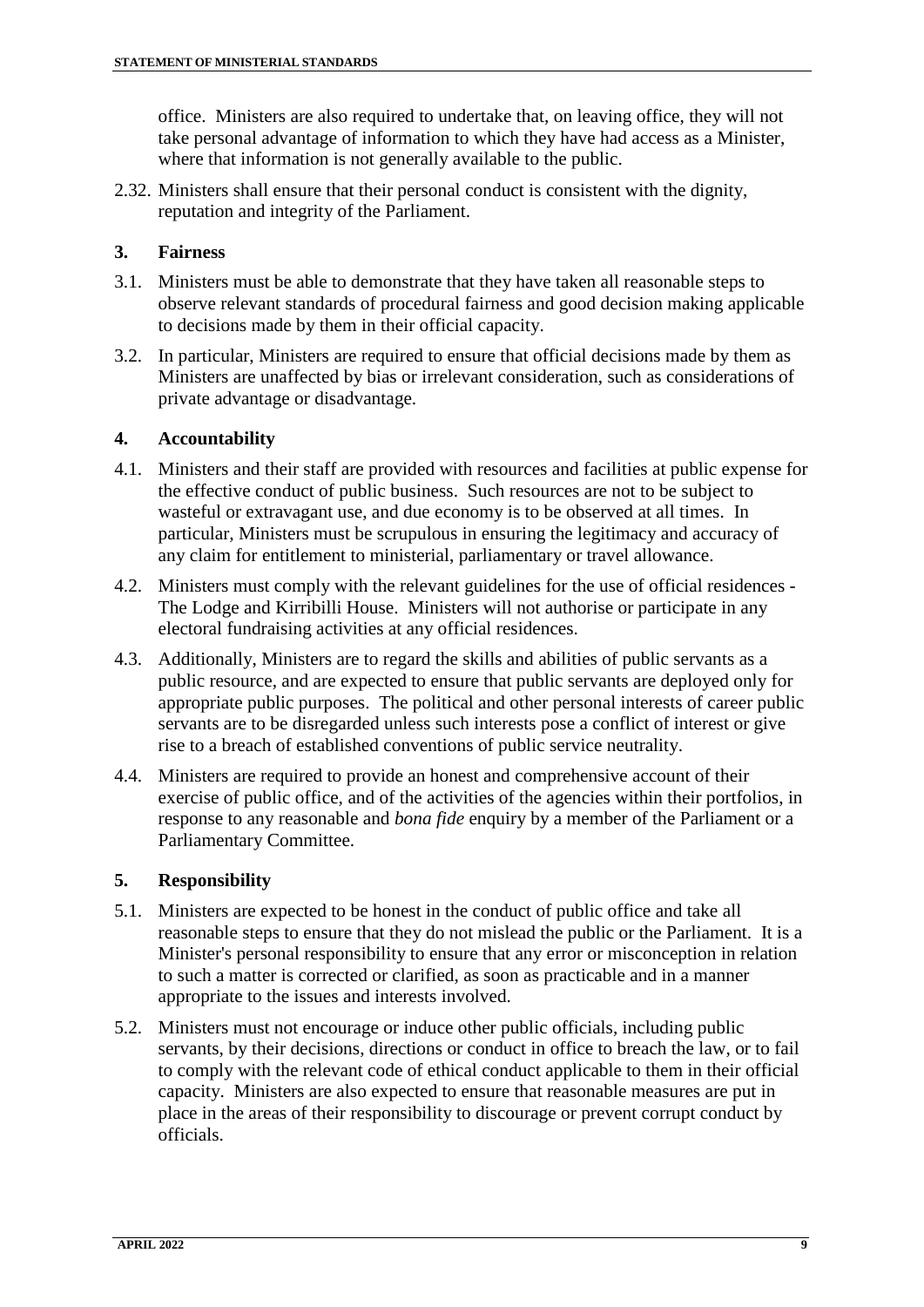#### <span id="page-9-0"></span>**6. The Public Interest**

6.1. Ministers are expected to conduct all official business on the basis that they may be expected to demonstrate publicly that their actions and decisions in conducting public business were taken with the sole objective of advancing the public interest.

#### <span id="page-9-1"></span>**7. Implementation**

- 7.1. Ministers must accept that it is for the Prime Minister to decide whether and when a Minister should stand aside if that Minister becomes the subject of an official investigation of alleged illegal or improper conduct.
- 7.2. Ministers will be required to stand aside if charged with any criminal offence<sup>[1](#page-9-3)</sup>, or if the Prime Minister regards their conduct as constituting a *prima facie* breach of these Standards. Ministers will be required to resign if convicted of a criminal offence, and may be required to resign if the Prime Minister is satisfied that they have breached or failed to comply with these Standards in a substantive and material manner.
- 7.3. When an allegation involving improper conduct of a significant kind, including a breach of these Standards, is made against a Minister (including the Prime Minister) the Prime Minister may refer the matter to an appropriate independent authority for investigation and/or advice.
- 7.4. The Prime Minister may seek advice from the Secretary of the Department of the Prime Minister and Cabinet on any of the matters within these Standards, at any time. In providing such advice the Secretary of the Department of the Prime Minister and Cabinet may, as required, seek professional advice.
- 7.5. Advice received by the Prime Minister from the Secretary of the Department of the Prime Minister and Cabinet may be made public by the Prime Minister, subject to proper considerations of privacy.

#### <span id="page-9-2"></span>**8. Contact with Lobbyists**

- 8.1. Ministers will be approached by individuals and organisations, acting on their own behalf or on behalf of others, whose purpose is to seek to influence (lobby) government on a variety of issues.
- 8.2. Ministers should ensure that dealings with lobbyists are conducted consistently with the *Lobbying Code of Conduct*, so that they do not give rise to a conflict between public duty and private interest.
- 8.3. Ministers shall observe the *Lobbying Code of Conduct*. The Register of Lobbyists established by the Code contains the business details of lobbyists, the names of individuals who carry out lobbying activities, and the names of their clients. The *Lobbying Code of Conduct* and the Register are published on the website of the Attorney General's Department at [https://www.ag.gov.au/integrity/australian](https://www.ag.gov.au/integrity/australian-government-register-lobbyists)[government-register-lobbyists.](https://www.ag.gov.au/integrity/australian-government-register-lobbyists) Further information on the Code, including questions and answers, is available on this website.
- 8.4. In dealing with a lobbyist who is acting on behalf of a third party, it is important to establish whose interests the lobbyist represents so that informed judgments can be made about the outcome they are seeking to achieve.

<span id="page-9-3"></span> <sup>1</sup> *Criminal offence* does not include an infringement notice such as an "on the spot" fine.